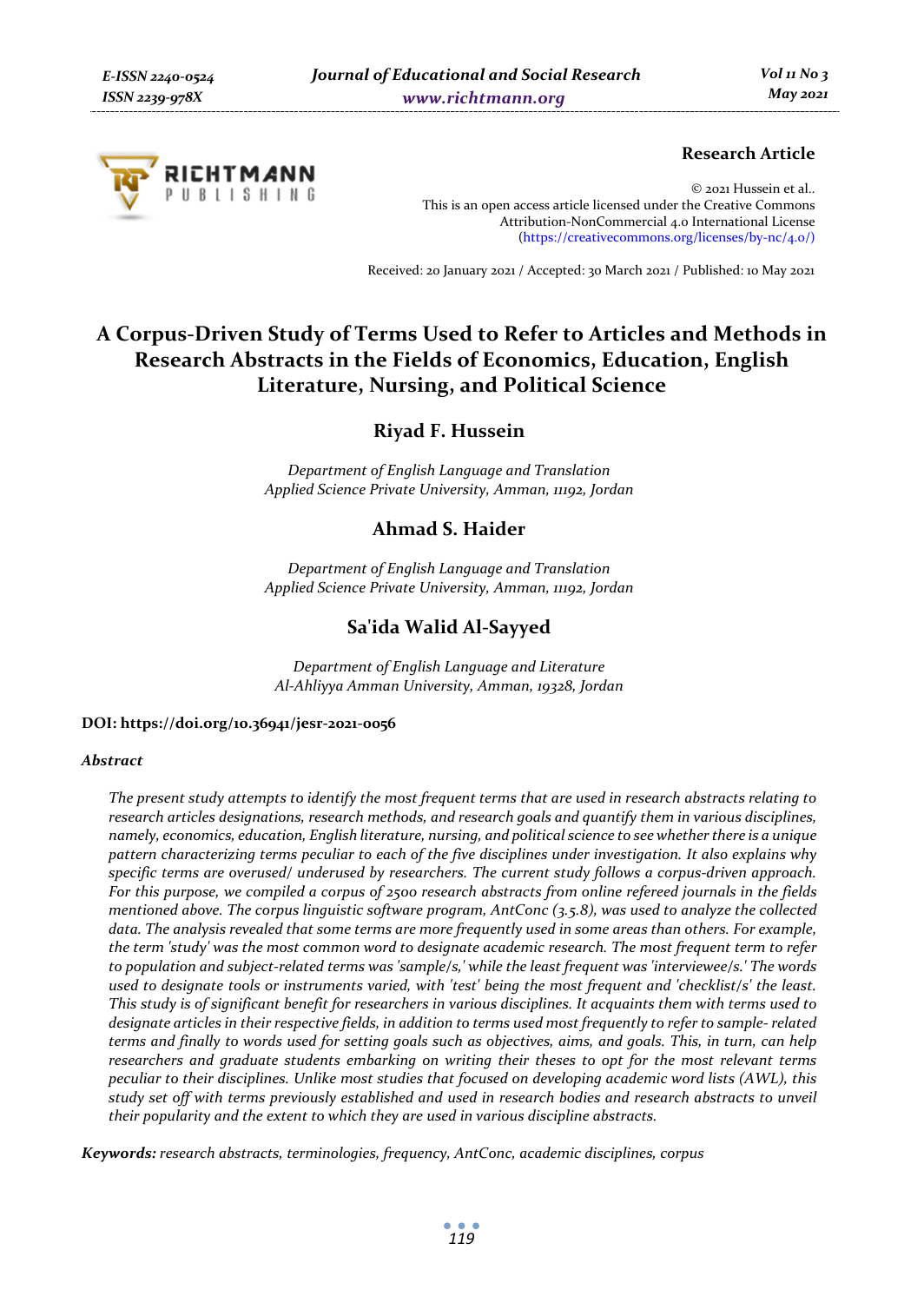#### **1. Introduction**

The use of collections of text in language study dates back to the thirteenth century when some exercises in concordance compilation were initiated by Hugh of St. Cher "who employed 500 monks to list almost every word in the Bible with the points where it was used" (Aston, 2011, p. 1). The study of the Bible's linguistic aspects is still common as many linguists and theologians have been engaged in word and idiom counts used in the Bible (Pinnavaia, 2012). Some other scholars attempted to unveil word occurrences and word frequencies for every book of the Bible and showed their rankings in terms of the number of words, which were 33,002 in Jeremiah; 30,147 in Psalms; 25,975 in Exodus; 23,008 in Deuteronomy and John was last in the list with 219 words. Besides, they were interested in the number of times a word appears in the Bible.

Despite the diverse interests of scholars and linguists and the multitude of problems facing them in the Bible analytical study, scholars were all utilizing the methodology intrinsic to corpus linguistics. In other words, they were earlier engaged in traditional word and idiom counts, and later in electronic counts of words. Even if they were not familiar with the term 'corpus linguistics,' much of their work was similar to the corpus analysis that researchers do nowadays with one exception - they did not use computers.

According to Biber, Conrad, and Reppen (1998), two main perspectives can be followed to study a language. First, investigating language structure and how small linguistic units can be put together to form larger ones. Second, examining how language is used in natural ways and actual settings. Corpus linguistics as a way of studying language is classified under the second category. Corpus is *"*a collection of naturally occurring examples of language, consisting of anything from a few sentences to a set of written texts or tape recordings, which have been collected for linguistic study" (Hunston, 2002, p. 2). According to McEnery and Wilson (2001, p. 1), corpus linguistics is "the study of language based on examples of 'real-life' language use." Advances in technology can be rightly considered the stimulating factor in the development of corpus linguistics, namely computers, software programs and interfaces, and scanners' invention. Utilizing the then-new computer technology, it was possible to build and create small corpora. These include The Brown Corpus of Standard American English (One million words) in 1961, The (LOB), Lancaster-Oslo-Bergen Corpus (British English), the Kolhapur Corpus (Indian English), among others. Subsequent to advances in the computer technology and consolidation of cooperation between linguists and computer and software experts, corpora of tens of millions of words, and even more such as the British National Corpus (BNC) and Corpus of Contemporary American English (COCA) were created.

This study adopts a corpus-driven approach (see Esfandiari & Barbary, 2017; Lei & Liu, 2018), in the sense that the data is approached with no prior assumptions (Tognini-Bonelli, 2001). Tognini-Bonelli (2001, p. 86) argues that "the unexpectedness of the findings derived from corpus evidence leads to the conclusion that intuition is not comprehensively reliable as a source of information about language." In the present study, the corpus linguistic technique of frequency is mainly used to generate a list of all words in the corpus under study, and then compare and contrast the results with the frequency lists of other corpora and sub-corpora (Haider, 2017; Haider, 2019b; Haider, 2019c).

While most researchers were mainly concerned with establishing academic word lists (AWLs) in various disciplines, including Health Sciences (Ohashi, Katagiri, Oka, & Hanada, 2020; Shirzadi & Dolatabadi; Yang, 2017), Social Sciences (Chanasattru & Tangkiengsirisin, 2016; Kwary & Artha, 2017), Linguistics (Antes & Beck, 2020; Moini & Islamizadeh, 2016), language learning (Choo, Lin, Singh, & Ganapathy, 2017; Durrant, 2016; Green, 2019; Nelson & Albakry, 2020), and Engineering (Veenstra & Sato, 2018), the current research focuses on previously established terms and their variation in use in various disciplines research abstracts.

This study attempts to quantify a discipline-specific terms used most frequently to refer to *articles*, *methods*, and *goals* in research abstracts. More specifically, it seeks to answer the following questions:

- 1. What are the most frequent terms used to refer to academic research articles across various disciplines, namely, economics, education, English literature, nursing, and political science?
- 2. What are the most frequent terms used to refer to research methods in research abstracts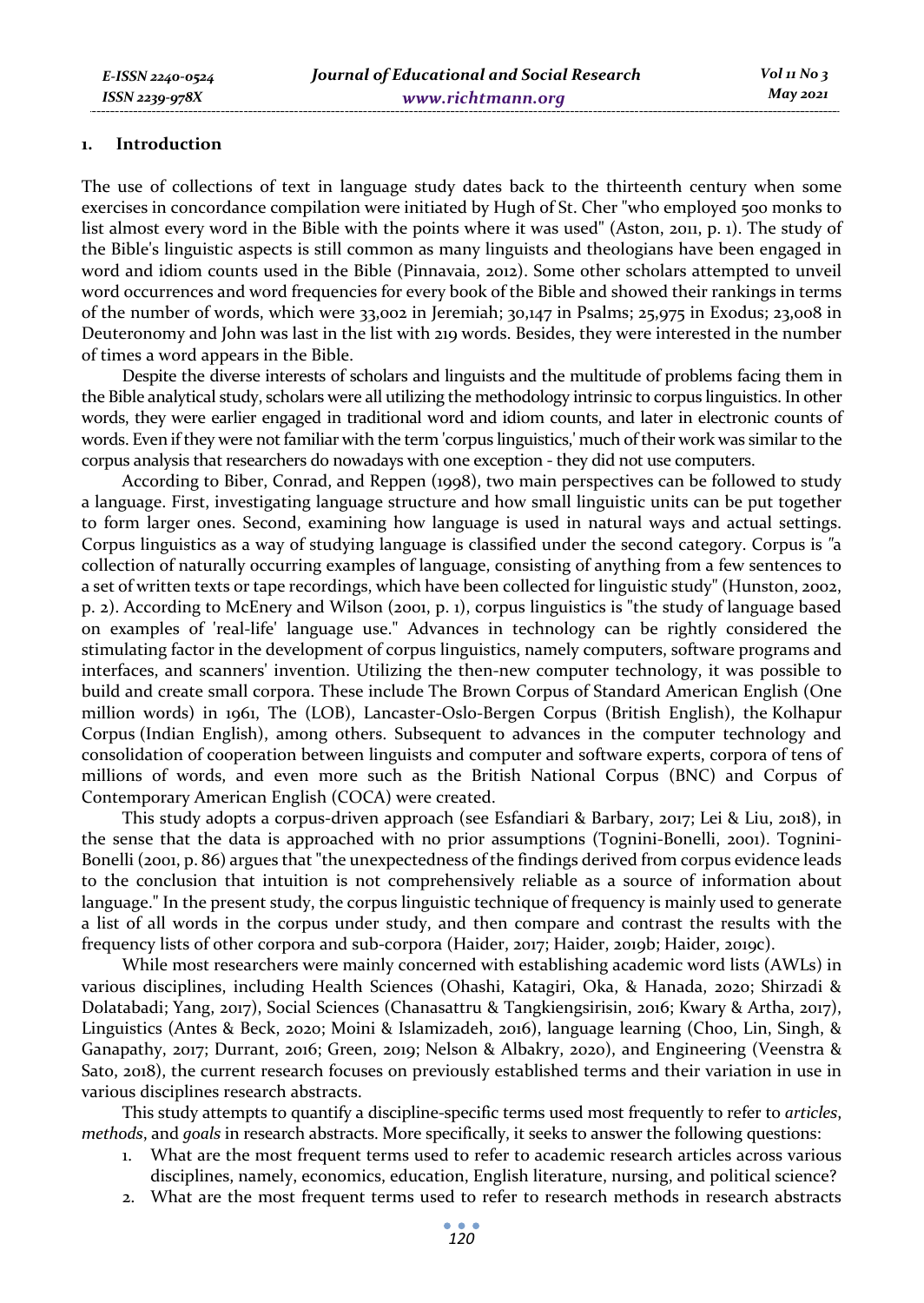across the disciplines mentioned above?

3. What classes of words are used to express the goals and aims in the research abstracts across the disciplines mentioned above?

### **2. Literature Review**

Corpus linguistics dates back to the time when linguists decided to study the language as an empirical science rather than a theoretical one. Some techniques used in corpus linguistics are older than computers and go back to the late 18th and 19th centuries when lexicographers collected samples of language from daily life situations to determine the accurate meaning of words. Before the emergence of computers, building large corpora was challenging and time-consuming. Pre-electronic corpora had to be analyzed manually, and this took a lot of time. For example, the Bible was used as a corpus from early on; wordlists and concordance lines were compiled manually to show that the various parts of the Bible are consistent with each other. Corpus-assisted studies were popular even before the term "Corpus Linguistics" was coined, and they included different disciplines such as language acquisition, spelling conventions, language pedagogy, comparative linguistics, and semantics.

After the advent and evolution of computers, electronic corpora appeared in the 1960s, such as The Brown Corpus, which is considered the first work utilizing computers in the modern era. Building massive corpora was difficult for humans to achieve in the past, as it required much work and effort in the act of compilation. Generating frequency lists and concordance lines was not easy until the 70s and 80s when computers became more powerful and user-friendly, and cheaper than before. As a result, large collections of texts were compiled and analyzed electronically for different purposes. In that period, the interest in studying the language in use with computers' help was dramatically increased. Electronic corpora provided researchers with an unprecedented way to analyze language. To sum up, after the fast spread of computers and the availability of electronic texts, it was possible to collect vast amounts of data in a short time. Researchers could also use some available statistical methods and even develop and create new tools and techniques to analyze their data linguistically.

In the last 50 years, cooperation between linguists and computer scientists, and the development of computers in terms of their memory storage and data retrieval and language analysis facilitated the emergence of a revolution of corpus linguistics. Anthony (2009) argued that "the huge advances in computer technology over the last 50 years have allowed us to store far more data than could have been conceived in the 1900s" (P.8). Tognini-Bonelli (2010) pointed out that corpus building and availability fall into three main stages; 1960-1980, which witnessed the learning to build and maintain corpora of up to a million words. 1980-1990 the period where scanning twenty million words became a reality. 1990-2000, the first serendipity when the text became available as the by-product of computer typesetting and finally the new millennium. The second serendipity is when the text that never had existence as hard copy became available in unlimited quantities from the internet.

In line with the above, scholars and linguists from diverse disciplines became more interested in applying corpus linguistics to language study (Al-Abbas & Haider, 2020; Biber et al., 1998; Haider, 2019a; Haider & Hussein, 2020; Haider & Olimy, 2018, 2019; Haider, Olimy, & Al-Abbas, 2021; Sayyed, 2019; Stubbs, 1996). An overwhelming number of research studies and hundreds of conferences and conventions and symposia on corpus related topics were convened, and their results and recommendations disseminated through periodicals, publications, and books. Areas of applied linguistics that have benefited most from corpus linguistics' insights and analytical techniques include lexicographic studies, discourse analysis, diachronic study, semantics, stylistics, language development, and others (Laviosa, 2012).

Corpus linguistic work shares many characteristics: the empirical analysis of texts, the use of a principled collection of texts, and computer-assisted analysis techniques. It also incorporates quantitative analysis, with more qualitative, functional interpretations of language use. The corpus approach is characterized by being empirical where actual patterns of language use in natural texts are analyzed, utilizing a large collection of natural texts as the basis for analysis, extensively utilizing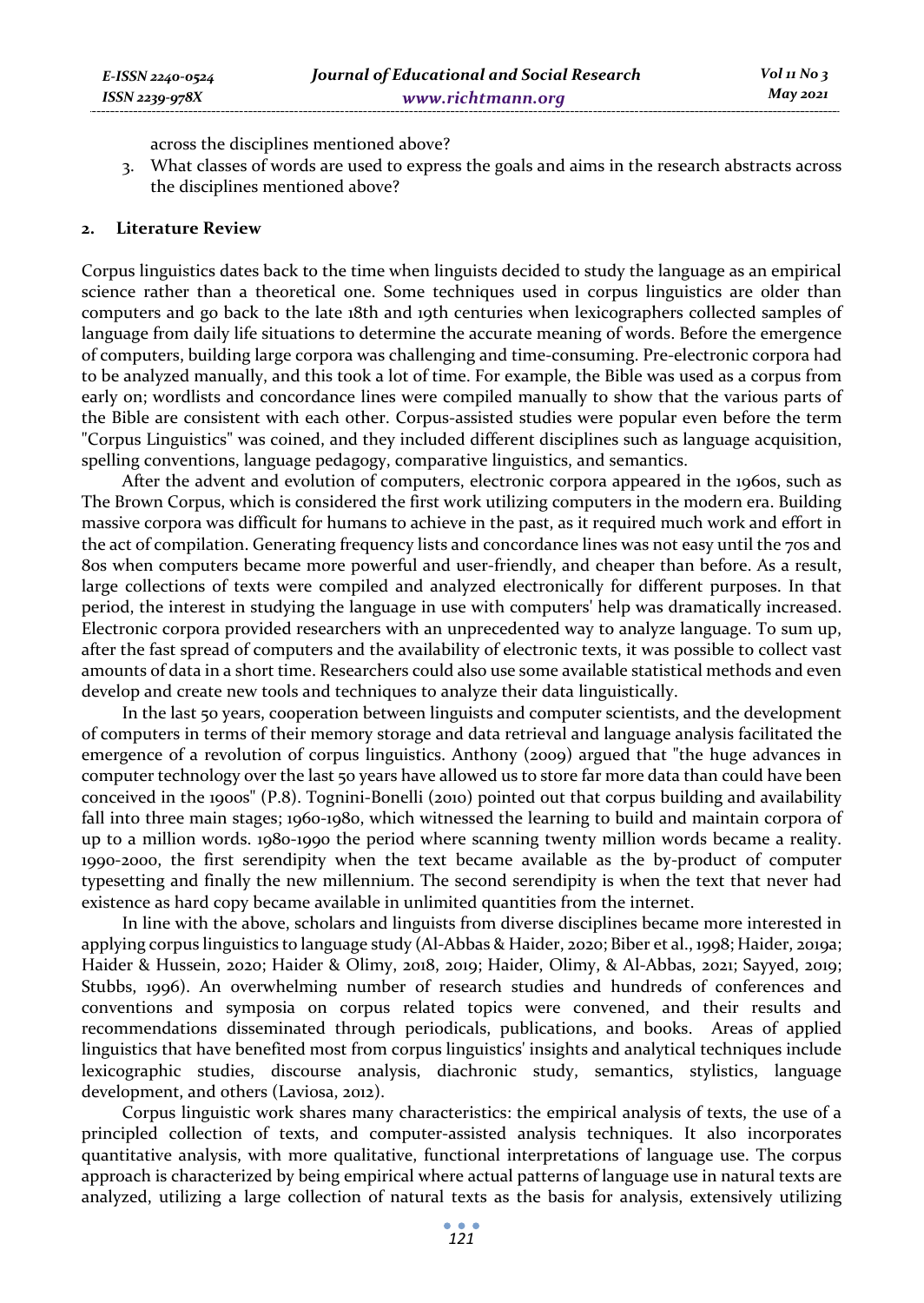*E-ISSN 2240-0524 ISSN 2239-978X*

computer and computer software for analysis, and finally combining both quantitative and qualitative analytical techniques (Biber et al., 1998).

In general, researchers were concerned with establishing AWL for learning and teaching purposes or ESP research writing. Gilmore and Millar (2018) followed a corpus-based approach to examine an 8 million-word Civil Engineering Research Articles corpus using a keyword and cluster analyses and find out the words relating to civil engineering research. The researcher argued that this will be helpful for civil engineering students and instructors as it provides a principled approach to ESP course design. Liu and Han (2015) established the first academic word list for environmental science and suggested a set of compilation criteria for field-specific academic word lists.

Yang (2015) explored the most frequently-used words in nursing sub-disciplines and recommended generating more field-specific AWLs for nursing students, which will help improve their academic performance, especially in reading and writing. Todd (2017) highlighted the importance of academic wordlists and recommended instructors to generate a shortlist of words based on opacity by identifying "those words for which the learners would gain the greatest benefit from a teacher's help, since these are the words learners are most likely to have problems dealing with autonomously" (P. 38). Similarly, Pournia (2019) generated a list of the most frequent words in 13 high-impact factor English nursing journals, pointing out that the list can help nursing students understand and comprehend academic research articles' content without consulting many other resources. Heidari, Jalilifar, and Salimi (2020) used a corpus of about 3.5 million words of pharmacy texts to generate a Pharmacy Academic Word List and highlighted the importance of compiling domain-specific academic word lists due to their considerable significance for non-native researchers and postgraduate students.

Wang (2017) compiled a corpus of art research articles collected from 16 journals. The researcher examined the most commonly used words in the corpus to help students majoring in art improve their English and academic reading and writing. The study recommended establishing more disciplinespecific word lists as they are essential to students, language educators, and material designers.

Tongpoon-Patanasorn (2018) adopted a combined method, namely, a keyword analysis and a modified rating scale, to develop a list of frequent technical words in finance to help students and teachers learning/teaching English for specific purposes. The generated list, according to the author, is also useful for curriculum designers and material developers. Csomay and Prades (2018) examined the use of academic vocabulary in the writings of university students whose mother tongue is not English and found that there are "significant relationships between academic vocabulary use and essay scores in some text-types, and differences in the way academic vocabulary is used across text-types and levels of instruction, independent of the drafts" (P. 100).

Jemadi and Iku (2019) investigated the specific academic vocabulary terms in 97 English research articles abstracts written by non-native English scholars to broaden academic vocabulary comprehension in English contexts by speakers of other languages. Kwary (2018) compiled a 5.6 million words corpus of journal articles published between 2011 and 2015 and designed a concordance to help researchers generate frequency lists and explore words in their co-texts (KWIC). Such a corpus is important for researchers, teachers, and translators working on academic English.

As pointed out in the introduction, this study attempts to analyze and quantify the words used to designate research (*article, paper, research, stud*) . Besides, it attempts to explore the most frequent words used in the research methods such as *survey, questionnaire, test/s, method, hypothesis, experiment(s), instruments, participants, population, subjects, sample, corpus, respondents, informants, qualitative, quantitativ*e, and *empirical, procedures.* This study also examines the formulation of objectives or goals and the classes of words used in this formulation. It explores whether goal-related words are expressed more in nouns such as 'the goals/objectives of the study are' or verbs such as 'aim to or aim at.'

## **3. Methodology**

This part explores the research method and design. It discusses how this study corpus is compiled, the sample size, and the software used to analyze the data.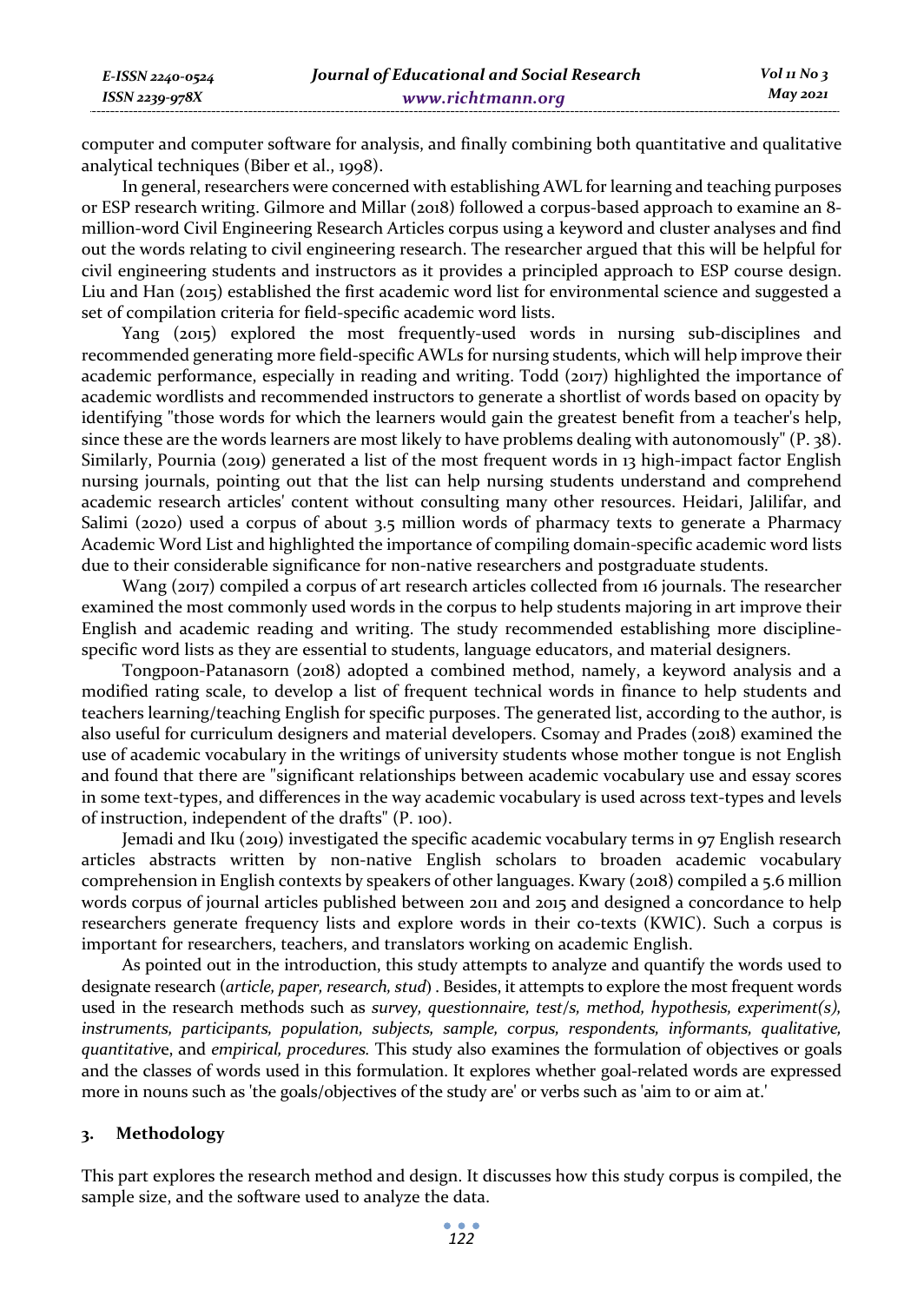### *3.1 The Corpus*

The corpus of the current study contains 2500 research abstracts. It comprises five sub-corpora covering article abstracts in various disciplines: economics, education, English literature, nursing, and political science. More specifically, 500 abstracts from each field were retrieved from online refereed journals.

The economics discipline corpus was retrieved from two journals, namely *Economics*, vol. 1,2007 to Vol. 10, 2016, and *The Economic Journal* vol. 124 issue 581 to vol. 126, issue 595, 2016. The education subcorpus was compiled from the abstracts of the *American Journal of Educational Research* vol.2, issue seven through vol. 4 issue 17, 2016. The English literature sub-corpus was collected from four different journals, namely, *Asiatic: IIUM Journal of English Language and Literature* vol.1, 2007 through vol.10, 2016, *International Journal of English and Literature* vol. 1, 2010 through vol. 7, 2016; *The English Literature Journal* vol. 1, 2014 thru vol. 3, 2016; *The International Journal on Studies in English Language and Literature* 2016. The nursing sub-corpus was extracted from *Advances in Nursing Science* vol. 25, 2002 through vol. 39 2016. Finally, the political science sub-corpus was retrieved from an online journal, entitled *British Journal of Political Science* vol.33, 2003 through vol. 46, 2016.

### *3.2 Software*

Using the proper software or interfaces, linguists can identify and recognize the patterns of language use and how they are used and the factors responsible for their variability. In this study, AntConc (3.5.8), created by Laurence Anthony of Waseda University (Anthony, 2019), was used to analyze the compiled corpus to identify language use patterns. As indicated by Römer and Wulff (2010, p. 103):

*"The software is free to download from the author's homepage. There are versions for different platforms available (Windows, Macintosh, Linux). AntConc is sporadically updated. Information about the program and its tools can be found in the Readme file on Anthony's website. AntConc does not require any installation on your computer but can be launched by simply double-clicking on the executable file".* 

## **4. Findings**

In this section, results related to the terms used to designate academic research in various disciplines, the words used to refer to subjects and instruments, and finally, the terms used express research goals in research abstracts are reported and discussed.

#### *4.1 Results Related to Question 1*

The researchers carried out a frequency analysis using AntConc to determine the most frequently used terms to designate research (Table 1).

| Item     | <b>Economics</b> | Education | Literature | <b>Nursing</b> | Political | Total |
|----------|------------------|-----------|------------|----------------|-----------|-------|
| study    | 90               | 763       | 187        | 232            | 129       | 1401  |
| research | 54               | 443       | 66         | 379            | 116       | 1058  |
| article  | 49               | 66        | 123        | 282            | 383       | 903   |
| paper    | 261              | 177       | 370        | 14             | Q         | 831   |
| project  |                  | 95        | 14         | 19             | 11        | 143   |
| essay    |                  |           | 66         | 6              |           | 78    |
| report   |                  |           |            | 17             |           |       |

**Table 1**. Terms used to designate academic research across various discipline abstracts

Table 1 clearly shows that the most frequent word used to designate academic economics research is the word *paper* with a frequency of 261, followed by *study* 90 and *research* 54. The table also shows that the least frequent words used are *project* 4 and *essay* 2. It is clear that a tendency exists for the use of the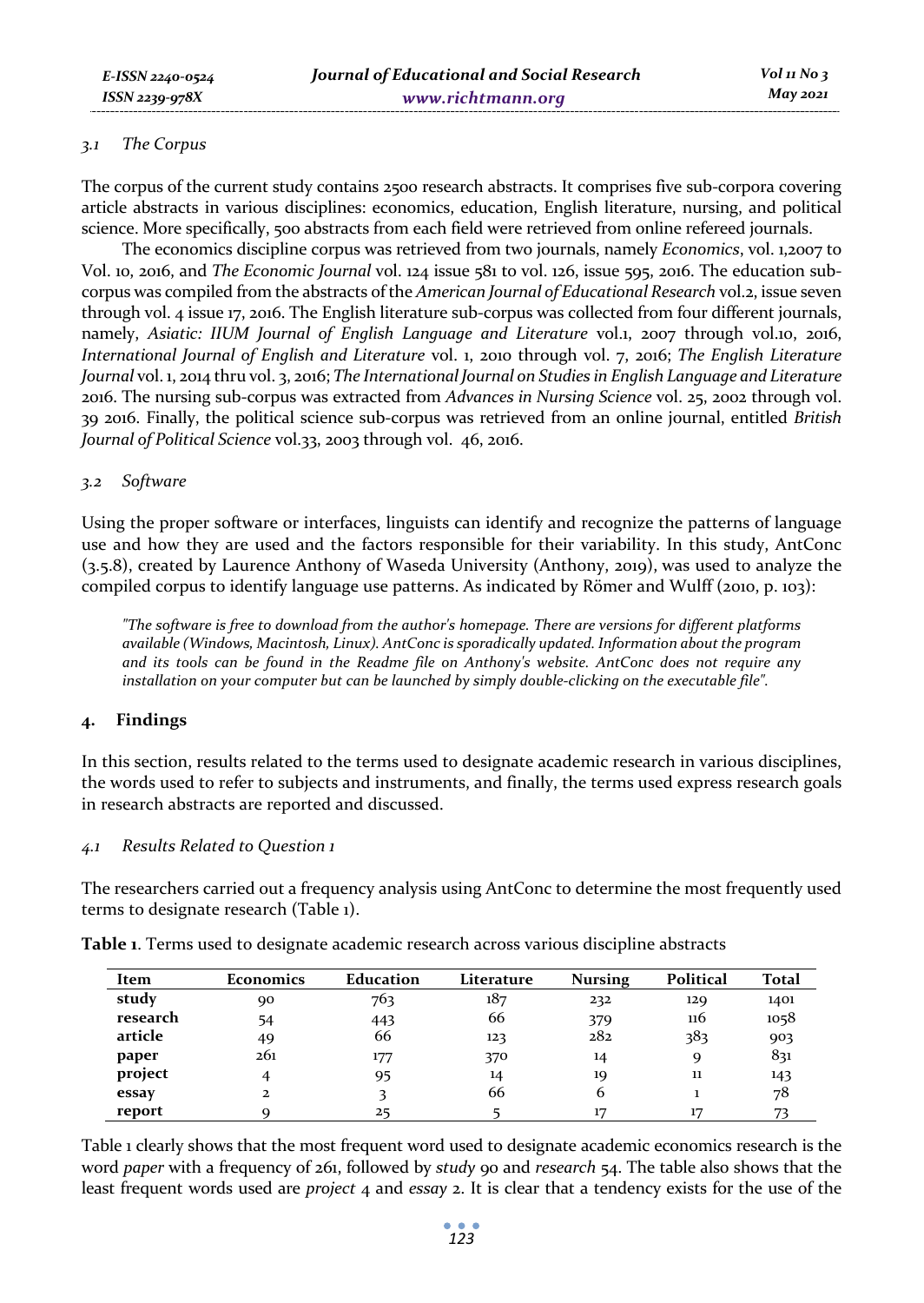*E-ISSN 2240-0524 ISSN 2239-978X*

words *paper* and *study* more often to designate research in the field of economics, while the words *article* and *research* are used with less frequency. The frequent use of the term *paper* may be due to humbleness on the part of economic experts or their focus on research procedures rather than terms and terminology. On the other hand, the use of the term *study* may indicate the empirical nature of economic research.

Table 1 also shows that the most frequent words used to designate research in education is *study* with a frequency of 763, followed by *research* with a frequency of 443 and *paper* with a frequency of 177. The terms *report* 25 and *essay* 3 were the least used. The use of *study* in education abstracts can serve as an umbrella or generic term for other designations. As to the frequent use of *research*, this may be attributed to the fact that researchers in education wish to emphasize that their research is as scientific, empirical, and valuable as in other disciplines.

Again Table 1 shows that the most frequent word used to designate academic research in English literature is *paper* with a frequency of 370, followed by *study* with a frequency of 187 and *article* with a frequency of 123, while the frequency of the words *essay* and *research* was 66 for each. Table 1 also shows that the least frequent words used are *project* 14 *report* 5. Therefore, English literature seems to use the word paper to designate research. This may be due to literary research theoretical nature based on theoretical speculation, logical reasoning, and inferencing and hardly ever uses population, samples respondents, questionnaires, observation, or checklists.

The most frequent term used to designate academic research in nursing is *research* with a frequency of 379, followed by *article* 282, and *study* with a frequency of 232. The least frequent words used to designate nursing research are *report* 17, *paper14,* and *essay* 6. The use of the word *research* in nursing research abstracts may be due to the empirical nature of research that requires *sample*, *population*, *quantitative*, and *qualitative* methods, and the use of *article* may be associated more with positive connotations of the word in comparison with other terms.

 The most frequent term used to designate academic research in political science is *article* with a frequency of 383, followed by *study* 129 and *research* with a frequency of 116. The least frequent words used are *project* 11, *paper* 9, and *essay* 1. The use of the term *article* here as with nursing may be associated more with positive connotations of the word than other terms. Furthermore, the use of *study* can serve as a cover term that may subsume other terms such as *project*, *essay,* and *report*.

Table 1 clearly shows that the most frequent term used to designate academic research across the abstracts of various disciplines is *study* with a frequency of 1401, followed by *research* with a frequency of 1058, then *article* with a frequency of 933, and *paper* 831. The terms *essay* ranked sixth with a frequency of 78, and *report* ranked last with a frequency of 73. The use of *essay* was highest in the English literature abstracts with a frequency of 66, whereas its frequency was very low in the other abstracts. The relatively high use of *essay* in English literature may be due to the popularity and standing of this term or the fact that some research papers look similar to essay forms.

## *4.2 Results Related to Question 2*

The frequency tool in AntConc was again used to identify the most frequent sample-related words in the five discipline abstracts, as shown in Table 2.

| Item          | <b>Economics</b> | <b>Education</b> | Literature | <b>Nursing</b> | Political | Total |
|---------------|------------------|------------------|------------|----------------|-----------|-------|
| population    | 33               | 34               | 2          | 37             | 13        | 119   |
| Sample/s      | 35               | 125              |            | 21             | 21        | 205   |
| Respondent/s  | $\mathbf{z}$     | 49               | $\Omega$   |                | 11        | 66    |
| Informant/s   | $\Omega$         | 11               | $\Omega$   |                | $\Omega$  | 12    |
| Participant/s |                  | 64               | 22         | 57             | 20        | 170   |
| Subject/s     | 12               | 30               | h          |                |           | 58    |
| Interviewee/s | $\Omega$         | $\mathbf{z}$     | $\Omega$   | $\Omega$       | $\Omega$  | 2     |
| Focus group/s | $\Omega$         | 17               |            | 10             |           | 30    |

**Table 2.** Frequency of sample-related words in different research abstracts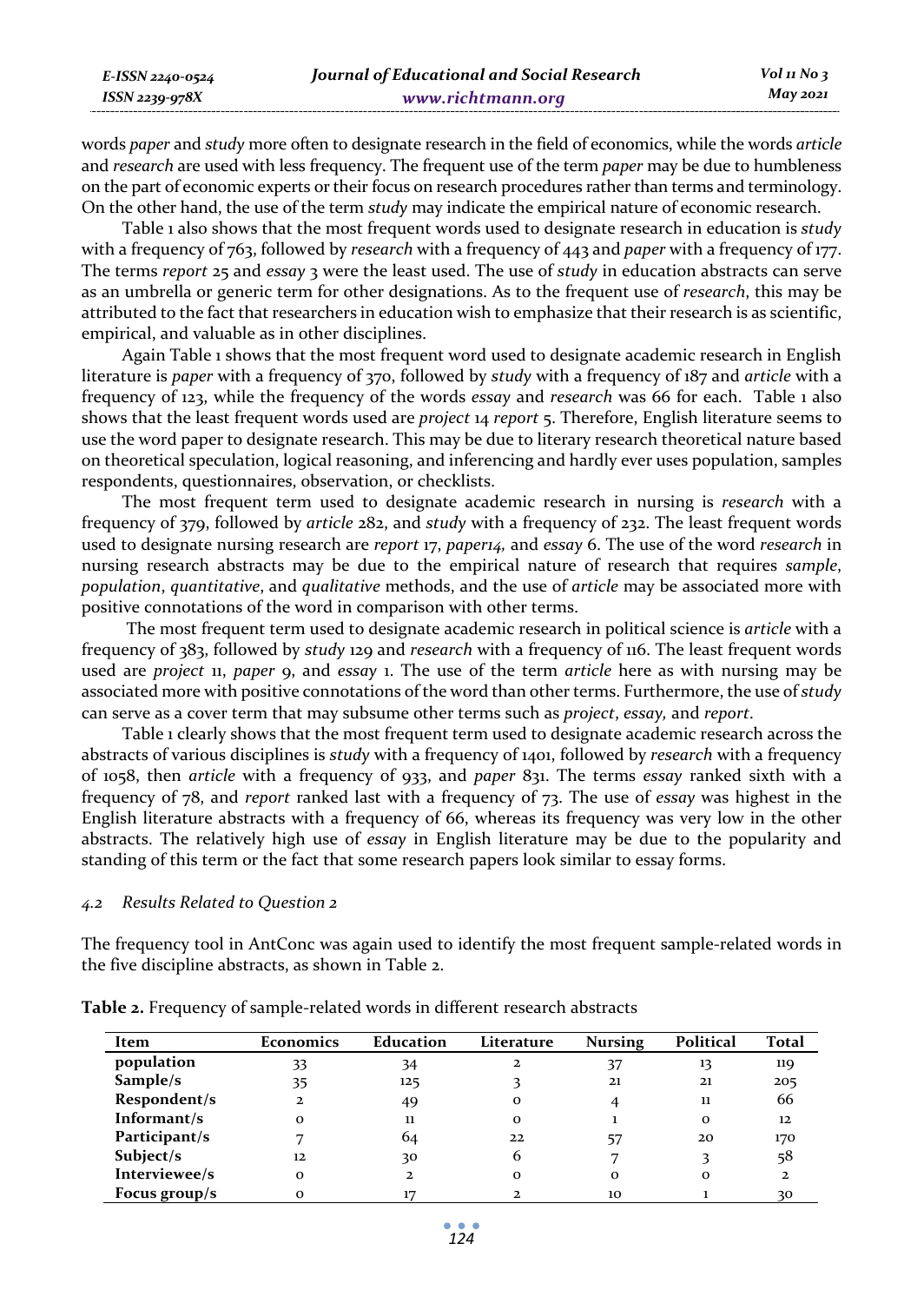*E-ISSN 2240-0524 ISSN 2239-978X*

Concerning subject-related words, Table 2 clearly shows that the most frequently used word in economics is *sample/s* with a frequency of 35, followed by *population/s* with a frequency of 33. The least frequently used words are *participant/s* and *respondent/s* with a frequency of 7 and 2, respectively. The words *informant/s*, *interviewee/s,* and *focus group/s* were missing. Table 2 also shows that the most frequently used words in education are *sample/s* with a frequency of 125, followed by *participant/s* with a frequency of 64. The words *population/s* and *subject/s* were less frequently used with a frequency of 34 and 30, respectively. The words *informant/s* 11 and *interviewee/s* 2 were of very low frequency. Table 2 also shows that all sample-related words were used in education abstracts but with variable frequencies.

Table 2 also shows that the most frequently used word in English literature is *participant/s* with a frequency of 22, followed by *subject/s* with a frequency of 6. The least frequently used words are *sample/s*, *population/s*, and *focus group/s* with a frequency of either 3 or less for each word. Concerning nursing, the most frequently used word is *participant/s* with a frequency of 57, followed by *population/s* 37 and the least frequently used words are *respondent/s* 4 and *informant* only 1. The word *interviewee/s* was entirely missing in research abstracts in nursing.

Finally, the most frequent words used in political science are *sample/s* with a frequency of 21 and *participant/s* 20. The least frequently used words are *subject/s* 3 and *focus group/s* only I. The words *informant/s* and *interviewee/s* were entirely missing in political science research abstracts.

If all discipline abstracts were taken together, then the most frequently used words are *sample/s* with a frequency of 205, followed by *participant/s* with a frequency of 170 and *population/s* 119. The least frequently used words in all discipline abstracts are *informant/s* 12 and *interviewee/s 2*.

Words related to the category of tools or instruments used in research abstracts of the five disciplines are shown in Table 3.

| Item          | <b>Economics</b> | Education | Literature | <b>Nursing</b> | Political | Total |
|---------------|------------------|-----------|------------|----------------|-----------|-------|
| Test/s        | 62               | 204       | b          | 13             | 81        | 366   |
| Survey/s      | 28               | 116       |            | 20             | 76        | 245   |
| questionnaire | $\mathbf{o}$     | 129       |            | 6              | $\Omega$  | 138   |
| Experiment/s  | 21               | 29        |            |                | 23        | 86    |
| Observation   | 4                | 38        |            |                |           | 55    |
| Corpus        |                  |           |            |                |           | 14    |
| Checklist/s   | $\Omega$         |           |            | 2              | $\Omega$  |       |
| total         | 116              | 524       | 36         | 52             | 184       | 912   |

**Table 3.** Terms used to designate research instruments across different research abstracts

The most frequently used word in economics abstracts is *test/s* with a frequency of 62, followed by the word *survey* with a frequency of 28, and the least frequently used words are *observation* 4 and *corpus* only 1. The words *questionnaire* and *checklist* were entirely missing in economics abstracts. Table 3 clearly shows that the most frequent instrument used in education is *test* with a frequency of 204, followed by *questionnaire* with a frequency of 129 and *survey* 116. The least frequently used instruments are *checklist* and *corpus* with a frequency of 5 and 3, respectively. Unlike economics abstracts, all tools or instruments were used with frequencies ranging from 204 to 3 in education.

Table 3 also shows that the most frequently used instrument in English literature is *experiment* with a frequency of 9, followed by *test*, *observation,* and *corpus* with a frequency of 6 for each. The tools *survey, questionnaire,* and *checklist* with a frequency of 5, 3, and 1 respectively were the least frequently used tools in English Literature. The total occurrences of instruments or tools were 36 in English Literature, which is the lowest compared to their occurrence in other discipline abstracts.

Concerning nursing, the most frequently used tool is *survey* with a frequency of 20, followed by *test* 13. The frequency of the remaining tools ranged from 6 to 2. In nursing, the total occurrence of instruments or tools was 52, which is the second-lowest after English literature compared with its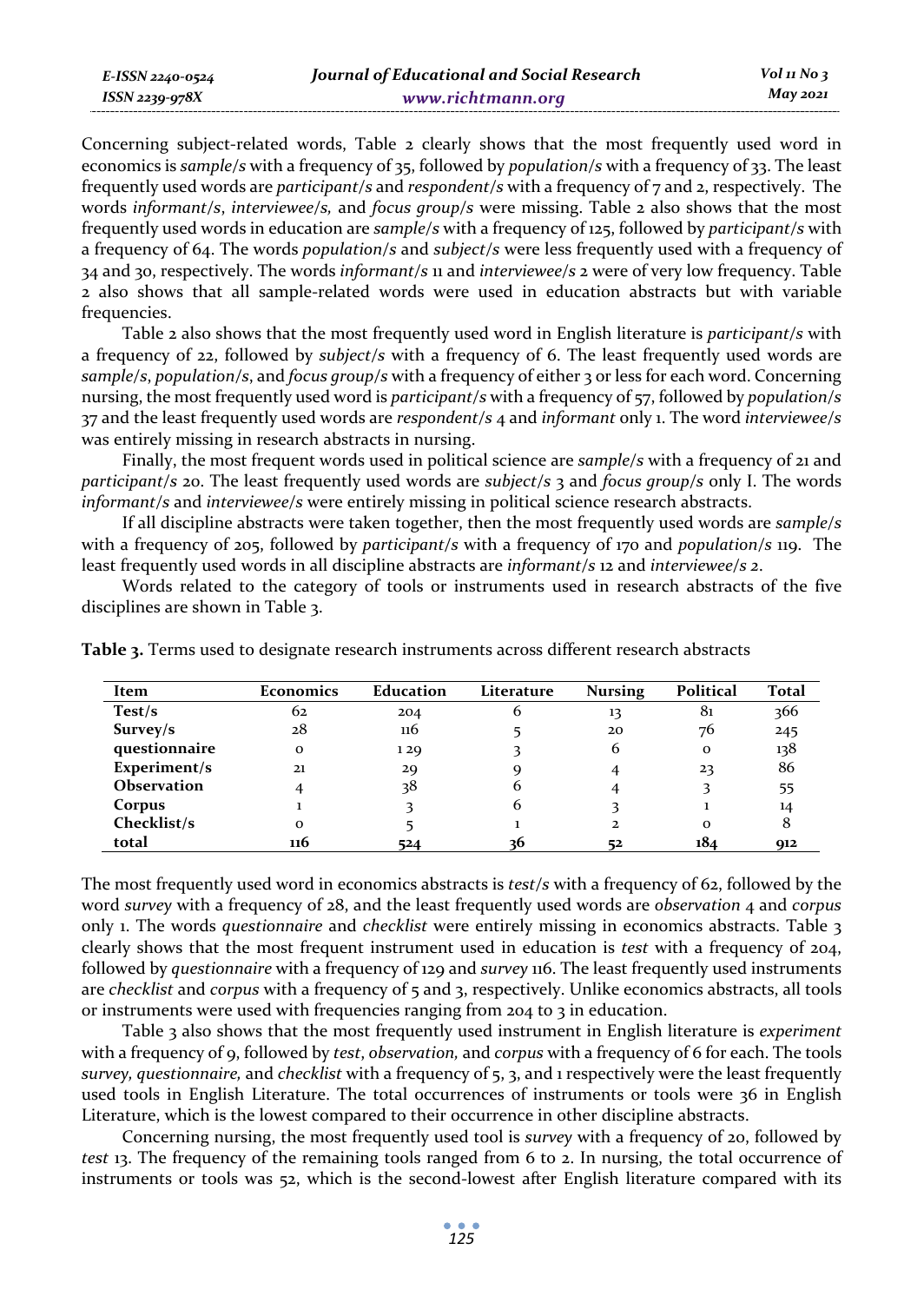occurrence in other discipline abstracts.

Table 3 clearly shows that *test/s* is the most frequently used instrument in research abstracts across the various disciplines with a frequency of 366, followed by *survey/s* with a frequency of 245, then *questionnaires* 138. The research tools *observation*, *corpus,* and *checklist* ranked last with a frequency of 55, 14, and 8, respectively. The low frequency of the word *corpus* can perhaps be attributed to researchers' unfamiliarity with corpora and interfaces or programs used to search corpora. The term *checklist/s*, on the other hand, is believed to be unreliable for research.

If all research instruments were taken together, then it can be seen that education abstracts have made most use of these instruments with a frequency of 524, followed by political science 184, economics 116, nursing 52, and finally, English Literature 36.

#### *4.3 Results Related to Question 3*

To answer the  $3<sup>rd</sup>$  research question pertaining to the classes of words used to state the research goals and aims, AntConc was used to identify language use patterns and frequencies (see Table 4 and 5).

**Table 4.** Nouns used to express research goals or objectives in different research abstracts

| Item        | Economics | Education | Literature | <b>Nursing</b> | Political | Total |
|-------------|-----------|-----------|------------|----------------|-----------|-------|
| Objective/s | 10        | 01        |            |                | 10        | 110   |
| Goal/s      |           | 59        |            | 28             | 10        | 114   |
| Aim/s       |           | 60        | 25         | 26             |           | 129   |
| Total       |           | 180       |            | 62             | 25        |       |

Table 4 shows that 353 nouns are used to express research goals or objectives. The word *aim(s)* ranked first with a frequency of 129, followed by *goal/s* 114, and finally the word *objective/s* with a frequency of 110. In economics, the word *objective/s* was used with a frequency of 16 while *aim/s* was used with a frequency of 13, which is nearly close to the use of *objective/s* and thus ranked second. The word *goal/s* was used only four times and thus ranked third. In education, the word *objective/s* was used with a frequency of 61 while *aim/s* was used with a frequency of 60, which is very close to the use of *objective/s* and thus ranked second. The word *goal/s* frequency was 59 and thus ranked third. In English literature, the most frequent word was *aim/s* 25, followed by *objective/s* 15, and finally *goal/s* 13. In nursing, the frequency of the word *goal/s* was 28, followed by *aim/s* 26 and finally *objective/s* 8. In political science, the most frequent words are *objective/s* 10 and *goal/s* 10, followed by *aim/s* 5, which ranked third. Research abstracts in nursing ranked second in using and stating goal-related words 62 with the word *goals* ranking first. English literature abstracts ranked third 53, economics fourth 33, and political science 25, ranked fifth. It should be stated at this point that no researcher, whether in English literature, economics, or political sciences, embarks on conducting research or investigating research problems without formerly conceptualizing or identifying the research problem but may overlook using or stating goals or objectives explicitly. This may be attributed to the focus on the empirical research type, which is prevalent in these disciplines.

A frequency list was generated to identify the most frequently used verbs to describe goals and objectives (Table 5).

**Table 5.** Verb forms used to express research goals or objectives in research abstracts

| Item               | <b>Economics</b> | Education | Literature | <b>Nursing</b> | Political | Total |
|--------------------|------------------|-----------|------------|----------------|-----------|-------|
| Aims to / Aimed to |                  |           |            |                |           | 91    |
| Aims at / Aimed at |                  | 27        | 23         |                |           | 04    |
| Aiming at          |                  |           |            |                |           |       |
| Total              | 12               | 78        | ςf         | 11             |           | 102   |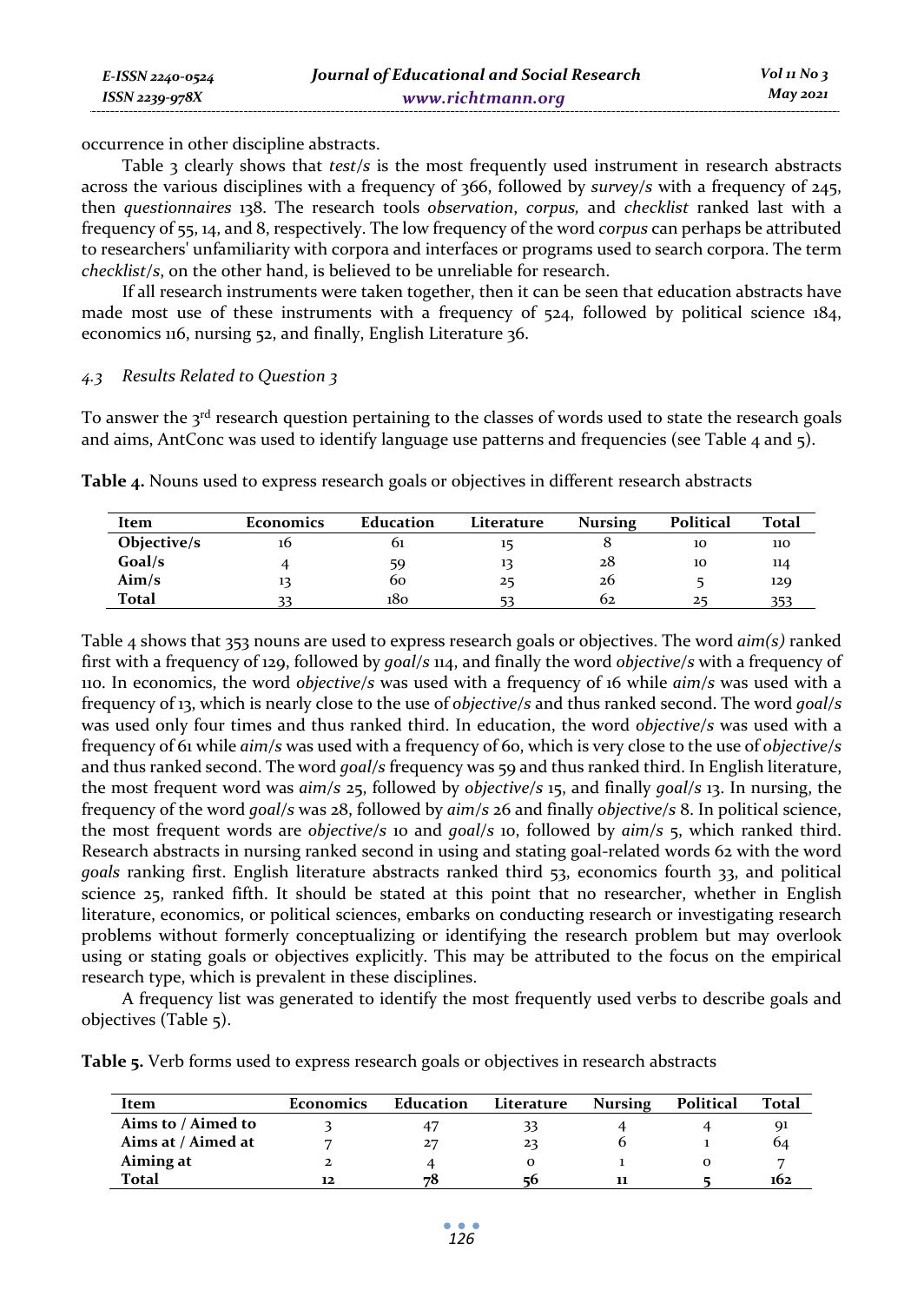| E-ISSN 2240-0524 | Journal of Educational and Social Research | $Vol_1N_0$ 3 |
|------------------|--------------------------------------------|--------------|
| ISSN 2239-978X   | www.richtmann.org                          | May 2021     |
|                  |                                            |              |

Concerning the use of the verbs (*aim/s to, aim/s at, aimed at, aimed to,* and *aiming at*) to express research objectives, education abstracts ranked first with a frequency of 78, followed by English literature 56, and economics 12. Nursing 11, and political science 5 ranked fourth and fifth, respectively. However, when taking both nouns and verbs which express research objectives, again education abstracts ranked first (258), followed by English literature (108), then nursing (73), economics (45), and finally, political science (30). From Tables 4 and 5, it is evident that economics and political science researchers do not tend to use the terminology related to goals and objectives explicitly. Accordingly, economics ranked fourth, and political science ranked fifth with regard to using goal-related terms.

### **5. Discussion**

In the research on academic word lists, there seem to be three main approaches: academic word lists for use in learning and teaching English for special purposes. In this case, the establishment of these lists is for pedagogical purposes (see It-ngam & Phoocharoensil, 2019; McDonough, Neumann, & Hubert-Smith, 2018). The second approach is linked to knowledge and skill of using and compiling corpora and the way to navigate them (Kwary, 2018; Talalakina, Stukal, & Kamrotov, 2020). Researchers in this group are familiar with different types of corpora and the way to manipulate them as well as program software and interfaces and do not necessarily have language interests. The third approach includes researchers and scholars concerned not with developing academic words lists for English in general, but rather for English in specific fields such as medicine, pharmacy, engineering, art, environment, and business to name some (see Heidari et al., 2020; Todd, 2017; Tongpoon-Patanasorn, 2018). AWL are necessary in these fields because while some graduate students or researchers are competent in subject matter, they may lack the academic words in their respective fields. Thus, exposure to these lists can acquaint them with the most frequent words and consequently enable them to write research and research findings and understand publications in their respective fields.

This research adopts a corpus-driven approach, which means that it is empirical because it analyzes the actual patterns of use and uses a relatively large corpus, which consisted of five subcorpora, economics, education, English, nursing, and political research abstracts. Besides, it has made use of computers to create the corpus of research abstracts and then analyze the data to obtain frequencies of occurrence of the terms under investigation (Bennett, 2010). Following a corpus-assisted approach, researchers generally utilize quantitative and qualitative techniques. The frequencies and figures generated from the corpus are analyzed qualitatively. So in corpus-assisted approach research, it is not sufficient to come up with numbers and figures without subjecting them to some explanation or interpretation.

In line with this, it was found that the most frequent word used to designate research in all research abstracts is *study*, followed by *research*, next *article*, then *paper*, and finally *essay* and *report.* The use of *essay* was highest in the English literature abstracts, whereas in the other abstracts, its frequency was very low. The relatively high use of the word *essay* in English may be due to the popularity and standing of this term or to the fact that some research papers in English literature look similar to essay forms. As to the frequent use of *paper* in economic abstracts*,* it may be due to the researchers' humbleness or to their focus on research procedures rather than terms and terminology.

The use of *study,* which was highest across all discipline abstracts, may serve as an umbrella or generic term for other designations; it may also indicate the empirical nature of research. The second most frequent word *research* may be indicative of the fact that researchers wish to emphasize that their research is as scientific, empirical, exact, and rigorous as the case in natural sciences

Concerning the sample-related words, the most frequently used one in all research abstracts is *sample/s*, followed by *participant/s* and *population/s*. The least frequently used terms are *informant/s* and *interviewee/s.* The high frequency of the word *sample* did not come as a surprise because most research in education, nursing, and economics is applied and empirical and heavily utilizes surveys and questionnaires to be administered to samples of participants. This also explains the high frequency of the terms *population* and *participant*. The frequency of the word *informant* was very low across the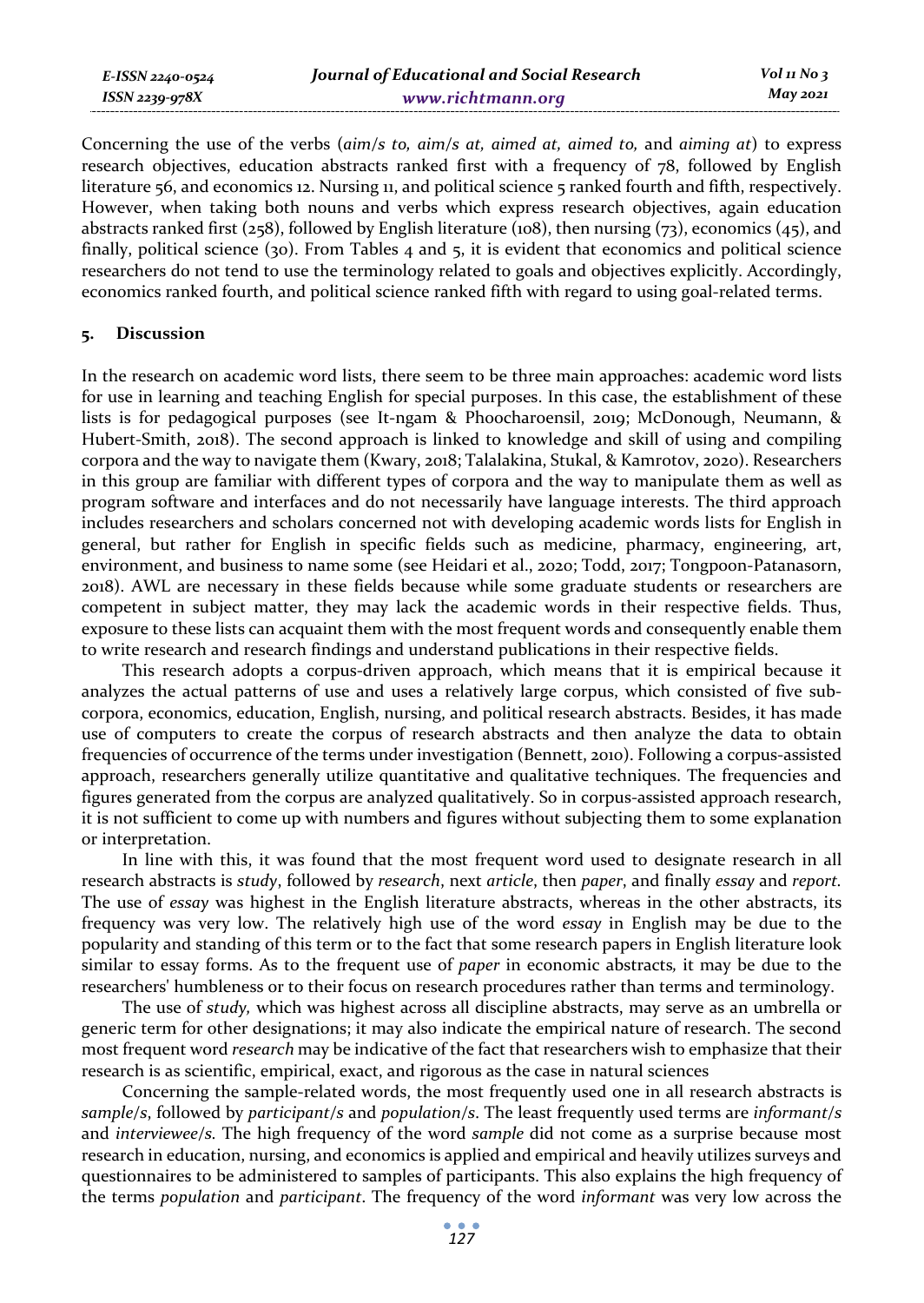board, and this perhaps is due to the loaded and unpleasant associations and negative connotation it has acquired through its meaning as someone who gives information to the police. Likewise, the frequency of the term *interviewee* was very low, and this perhaps is due to the fact the interview technique requires the use of interviewees, which is time-consuming, especially if it is non-structured and if the number of interviewees is very large.

As to the category of research instruments, the most frequently used terms are *test*, followed by *surveys* and *questionnaire*. The least frequently used words are *observation, corpus,* and *checklist.* The term *checklist* was totally missing in economics and political science abstracts*.* The high frequency of the terms *test*, *survey,* and *questionnaire* was no wonder as different types of tests are used, such as multiple-choice tests and cloze tests. Surprisingly, they were used in all research abstracts, even in English literature, albeit with a low frequency in the latter. Concerning s*urvey* and *questionnaire*, they were sometimes used interchangeably as some researchers refer to survey to mean questionnaire and vice versa. It is unusual that some researchers even use the compound *survey questionnaire* to refer to either instrument. If the two words were taken as one unit, then its frequency far exceeds that of the term *test*. The low frequency of the word *corpus* can perhaps be attributed to the unfamiliarity of some researchers with corpora and interfaces or software used to query corpora. On the other hand, *checklists* and *observation* are believed to be unreliable as research instruments, especially if the observation technique is not accompanied by a checklist, which perhaps explains their low frequency in research abstracts across all disciplines.

Concerning the classes of words used to state research goals and aims, it was shown that the most frequently used word is *aim(s),* followed by *goal/s* and finally the word *objective/s*. The results have shown that researchers in education explicitly use goal-oriented terms more than researchers in other disciplines. This may point to the fact that researchers in education are more conscious of goals and objectives due to the educational conventions and research paradigms, which gives precedence and priority to identifying and setting goals and objectives before conducting research. In education, researchers are conscious of goals and goal-oriented terms and terms related to methods and procedures such as sampling, subjects, instruments, and population. In using goal-related words nursing abstracts ranked second, English literature ranked third, economics fourth, and political science fifth. The most frequently used word in economics, education, and political science is objective/s, whereas the most frequently used words in English and nursing is aim/s and goal/s respectively. Economics and political science abstracts were the least to use noun categories to state goals and it was expected that verb categories aims/at, aims/to stating goals would be higher, but contrary to expectation economics and political science ranked last. It can be said that economics and political science researchers do not tend to explicitly use the terminology related to goals and objectives.

## **6. Summary and Conclusion**

This research does not attempt to establish a discipline-specific academic wordlist as suggested by the pioneering researcher Coxhead (2000), who first developed the Academic Word List (AWL), and other researchers who followed in her footsteps. In their inquiry, they attempted to identify the academic words used in research article corpora in a variety of disciplines such as applied linguistics, education, agriculture and engineering (Chung & Nation, 2003; Martínez, Beck, & Panza, 2009; Mozaffari & Moini, 2014; Mudraya, 2006; Vongpumivitch, Huang, & Chang, 2009). Unlike these studies, this research's focus is on previously established academic words or lexical items, which are essential to academic research and are subsequently inevitable to any researcher intent on investigating research problems. These include but are not limited to words such as *article, objective, project, goal, participant, test, experiment*, and *checklist*. This research also focused on quantifying these academic terms to find out patterns of use peculiar to each sub-corpora.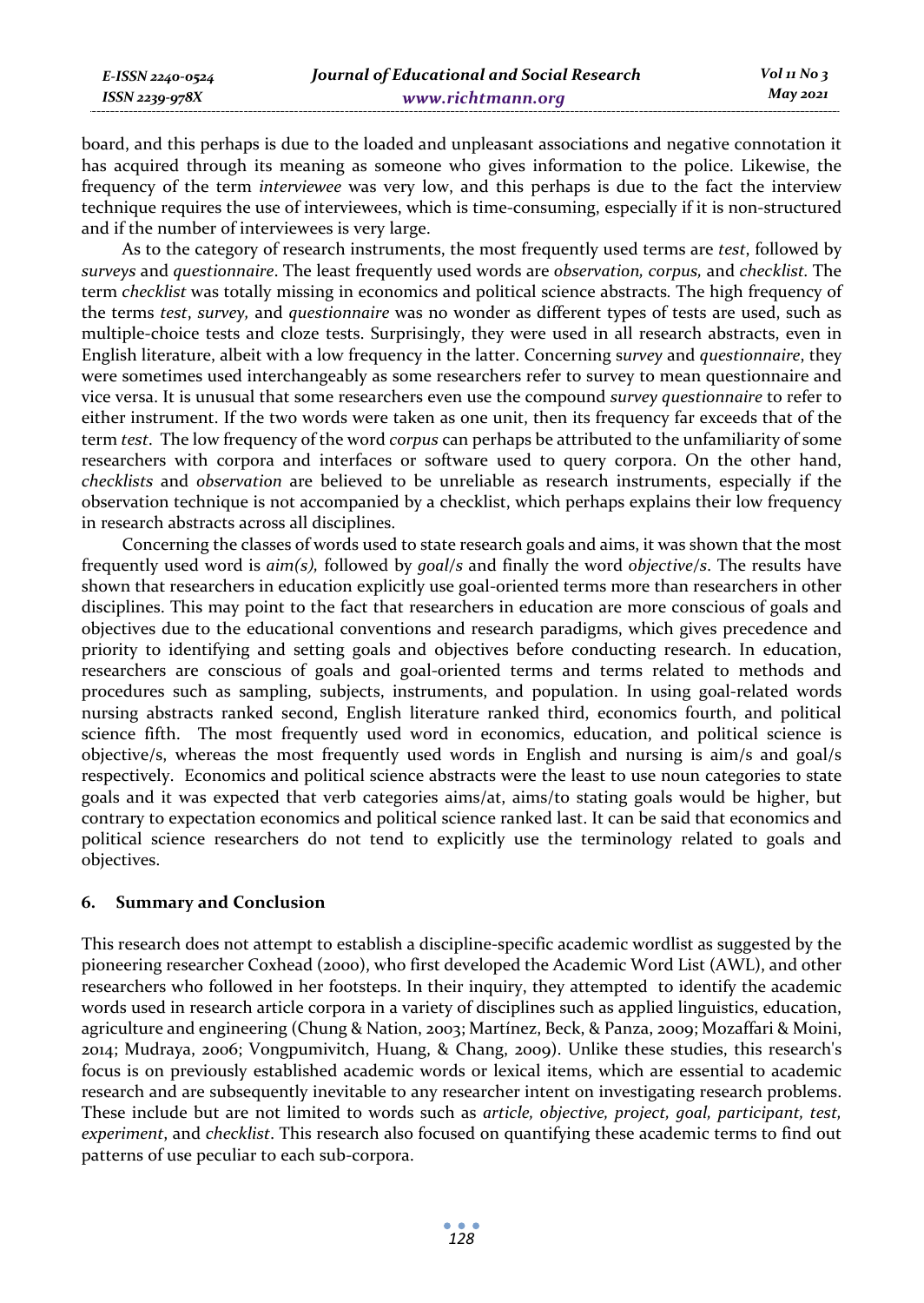#### **7. Limitation and Study Forward**

This preliminary research investigated the most frequent terms used to designate academic research articles and terms used to refer to research methods and goals across various discipline abstracts. One limitation of this research is the relatively small corpus used, so one recommendation is that further studies be conducted on a larger corpus of 50 thousand or 100 thousand research abstracts. Another recommendation pertains to examining similar academic terms used in natural sciences such as physics, chemistry, mathematics, or applied sciences such as engineering and medicine to consolidate or validate the results reported here.

#### **References**

- Al-Abbas, L. S., & Haider, A. S. (2020). The representation of homosexuals in Arabic-language news outlets. *Equality, Diversity Inclusion: An International Journal*, 1-29. doi:https://doi.org/10.1108/EDI-05-2020-0130
- Antes, T. A., & Beck, E. (2020). Increasing Lexical Bundles in the Learner Lexicon: Binomial Expressions and the Academic Word List. *TESL-EJ, 24*(2).
- Anthony, L. (2009). Issues in the design and development of software tools for corpus studies:The case for collaboration. In P. Baker (Ed.), *Contemporary corpus linguistics* (pp. 87-104). London , UK: Continuum Press.
- Anthony, L. (2019). AntConc (Version 3.5.8) Tokyo, Japan: Waseda University. Retrieved from http://www.antlab.sci.waseda.ac.jp/
- Aston, G. (2011). Applied corpus linguistics and the learning experience. In V. Viana, S. Zyngier, & G. Barnbrook (Eds.), *Perspectives on corpus linguistics* (pp. 3-16). Amsterdam: John Benjamins Publishing.
- Bennett, G. R. (2010). An introduction to corpus linguistics. In G. R. Bennett (Ed.), *Using corpora in the language learning classroom: corpus linguistics for teachers* (pp. 4-22). Michigan Michigan Press.
- Biber, D., Conrad, S., & Reppen, R. (1998). *Corpus linguistics: investigating language structure and use*. Cambridge; New York: Cambridge University Press.
- Chanasattru, S., & Tangkiengsirisin, S. (2016). Developing of a high frequency word list in Social Sciences. *Journal of Studies in the English Language, 11*.
- Choo, L. B., Lin, D. T. A., Singh, M. K. M., & Ganapathy, M. (2017). The significance of the academic word list among ESL tertiary students in a Malaysian public university. *3L: Language, Linguistics, Literature®, 23*(4). doi:https://doi.org/10.17576/3l-2017-2304-05
- Chung, T. M., & Nation, P. (2003). Technical vocabulary in specialised texts. *Reading in a foreign language, 15*(2), 103-116.
- Coxhead, A. (2000). A new academic word list. *TESOL quarterly, 34*(2), 213-238. doi:10.2307/3587951
- Csomay, E., & Prades, A. (2018). Academic vocabulary in ESL student papers: A corpus-based study. *Journal of English for Academic Purposes, 33*, 100-118. doi:https://doi.org/10.1016/j.jeap.2018.02.003
- Durrant, P. (2016). To what extent is the Academic Vocabulary List relevant to university student writing? *English for specific purposes, 43*, 49-61. doi:http://dx.doi.org/10.1016/j.esp.2016.01.004
- Esfandiari, R., & Barbary, F. (2017). A contrastive corpus-driven study of lexical bundles between English writers and Persian writers in psychology research articles. *Journal of English for Academic Purposes, 29*, 21-42. doi: https://doi.org/10.1016/j.jeap.2017.09.002
- Gilmore, A., & Millar, N. (2018). The language of civil engineering research articles: A corpus-based approach. *English for specific purposes, 51*, 1-17. doi:https://doi.org/10.1016/j.esp.2018.02.002
- Green, C. (.(2019 Enriching the academic wordlist and Secondary Vocabulary Lists with lexicogrammar: Toward a pattern grammar of academic vocabulary. *System, 87*, 1-10. doi:https://doi.org/10.1016/j.system.2019.102158
- Haider, A. S. (2017). Frequency Analysis as a Way of Uncovering News Foci: Evidence from the Guardian and the New York Times. *International Journal of English Linguistics, 7*(2), 1-20. doi: http://dx.doi.org/10.5539/ijel.v7n2p1
- Haider, A. S. (2019a). The Representation of Al-Megrahi's Release in Arabic and English Newspapers in 2009 and 2010: A Corpus-assisted Discourse Study. *Dirasat, Human Social Sciences, 46*(1 Supplement 2), 297-317. doi:https://journals.ju.edu.jo/DirasatHum/article/download/15527/10121
- Haider, A. S. (2019b). Syrian-Lebanese Relations: A Corpus-based Critical Discourse Analysis of Bashar Al-Assad's Speeches and Interviews. *Dirasat, Human Social Sciences, 46*(4), 551-570. doi:https://journals.ju.edu.jo/DirasatHum/article/download/16040/11058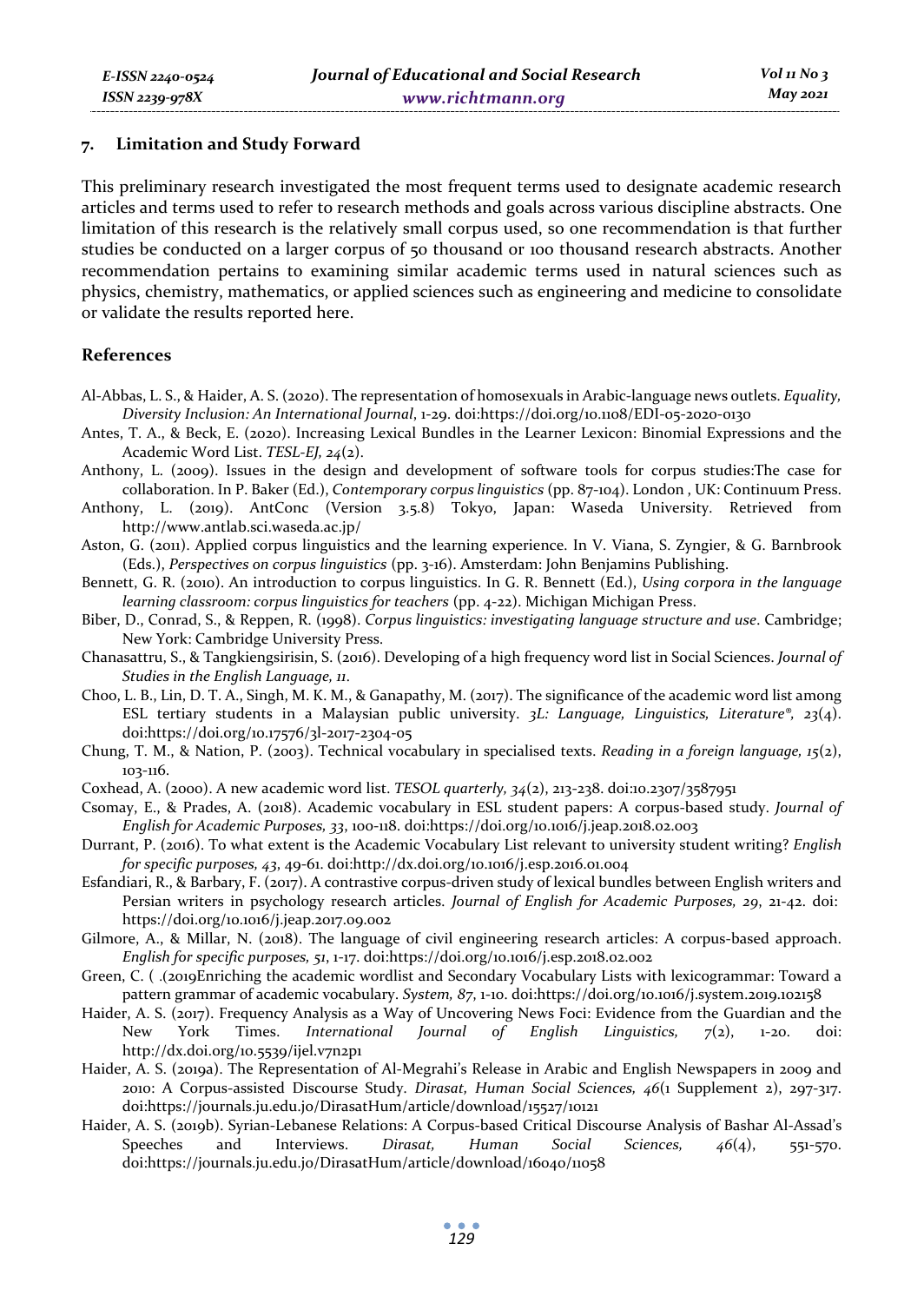*55*(1). doi:https://doi.org/10.1515/psicl-2019-0004 Haider, A. S., & Hussein, R. F. .(2020 )Analysing headlines as a way of downsizing news corpora: Evidence from an Arabic–English comparable corpus of newspaper articles. *Digital Scholarship in the Humanities, 35*(4), 826– 844. doi:https://doi.org/10.1093/llc/fqz074

Haider, A. S., & Olimy, S. (2018). The Representation of Laji'een (Refugees) and Muhajireen (Migrants) in the Headlines of Jordan News Agency (PETRA). *International Journal for the Semiotics of Law-Revue internationale de Sémiotique juridique*, 1-32.

Haider, A. S., & Olimy, S. .(2019 )The Representation of Laji'een (Refugees) and Muhajireen (Migrants) in the Headlines of Jordan News Agency (PETRA). *International Journal for the Semiotics of Law-Revue internationale de Sémiotique juridique, 32*, 155–186. doi:https://doi.org/10.10 07 / s11196-018-9550-4

- Haider, A. S., Olimy, S. S., & Al-Abbas, L. S. (2021). Media Coverage of Syrian Female Refugees in Jordan and Lebanon. *SAGE Open, 11*(1). doi:https://doi.org/10.1177/2158244021994811
- Heidari, F., Jalilifar, A., & Salimi, A. (2020). Developing a Corpus-Based Word List in Pharmacy Research Articles: A Focus on Academic Culture. *International Journal of Society, Culture & Language, 8*(1), 1-15.

Hunston, S. (2002). *Corpora in Applied Linguistics*. Cambridge: Cambridge University Press.

*E-ISSN 2240-0524 ISSN 2239-978X*

It-ngam, T., & Phoocharoensil, S. (2019). The development of science academic word list. *Indonesian journal of applied linguistics, 8*(3), 657-667. doi:10.17509/ijal.v8i3.15269

Jemadi, F., & Iku, P. F. (2019). Academic Words in the English Research Article Abstracts: the Coverage and Frequency. *Vision: Journal for Language Foreign Language Learning, 8*(2), 133-140. doi:10.21580/vjv8i23935

Kwary, D. A. (2018). A corpus and a concordancer of academic journal articles. *Data in Brief, 16*, 94-100.

Kwary, D. A., & Artha, A. F. (2017). The academic article word list for social sciences. *Mextesol Journal, 41*(4), 1-11.

Laviosa, S. (2012). Corpora and translation studies. In K. Hyland, C. M. Huat, & M. Handford (Eds.), *Corpus applications in applied linguistics* (pp. 6.(84-7London: A&C Black.

Lei, L., & Liu, D. (2018). The academic English collocation list: A corpus-driven study. *International Journal of Corpus Linguistics, 23*(2), 216-243. doi:https://doi.org/10.1075/ijcl.16135.lei

Liu, J., & Han, L. (2015). A corpus -based environmental academic word list building and its validity test. *English for specific purposes, 39*, 1-11. doi:http://dx.doi.org/10.1016/j.esp.2015.03.001

Martínez, I. A., Beck, S. C., & Panza, C. B. (2009). Academic vocabulary in agriculture research articles: A corpusbased study. *English for specific purposes, 28*(3), 183-198. doi:10.1016/j.esp.2009.04.003

McDonough, K., Neumann, H., & Hubert-Smith, N. (2018). How Accurately do English for Academic Purposes Students use Academic Word List Words? *BC TEAL journal, 3*(1), 77-89.

McEnery, T., & Wilson, A. (2001). *Corpus linguistics*. Edinburgh: Edinburgh University Press.

Moini, R., & Islamizadeh, Z. (2016). Do we need discipline-specific academic word lists? Linguistics Academic Word List (LAWL). *Journal of Teaching Language Skills, 35*(3), 65-90. doi: 10.22099/JTLS.2016.3901

Mozaffari, A., & Moini, R. (2014). Academic words in education research articles: A corpus study. *Procedia-Social Behavioral Sciences, 98*, 1290-1296. doi:https://doi.org/10.1016/j.sbspro.2014.03.545

Mudraya, O. (2006). Engineering English: A lexical frequency instructional model. *English for specific purposes, 25*(2), 235-256. doi:https://doi.org/10.1016/j.esp.2005.05.002

Nelson, T. S., & Albakry, M. (2020). Building a Corpus-based Interdisciplinary Vocabulary Model in University Reading Support Courses. *Journal of College Reading Learning*, 1-17. doi:10.1080/10790195.2020.1725689

Ohashi, Y., Katagiri, N., Oka, K., & Hanada, M. (2020). ESP corpus design: compilation of the Veterinary Nursing Medical Chart Corpus and the Veterinary Nursing Wordlist. *Corpora, 15*(2), 125-140. doi:https://doi.org/10.3366/cor.2020.0191

Pinnavaia, L. (2012). *Yesterday's idioms today: a corpus linguistic analysis of Bible idioms.* Paper presented at the Proceedings of the 15th Euralex International Congress.

Pournia, Y. (2019). A study on the most frequent academic words in high impact factor English nursing journals: A corpus-based study. *Iranian Journal of Nursing Midwifery Research, 24*(1), 11. doi:10.41 03 / ijnmr.IJNMR\_190\_17

Römer, U., & Wulff, S. (2010). Applying corpus methods to written academic texts: Explorations of MICUSP. *Journal of Writing research, 2*(2), 99-127. doi:10.17239/jowr-2010.02.02.2

Sayyed, S., & Al-Khanji, R. (2019). A Corpus-based Analysis of Eight English Synonymous Adjectives of Fear. *International Journal of Linguistics,, 11*(1), 111-138. doi: https://doi.org/10.5296/ijl.v11i1.14297

Shirzadi, D., & Dolatabadi, H. R. (2020). Developing an Academic Word List for the Students of Health Information Management: A Corpus Study. *Iranian Journal of English for Academic Purposes, 9*(3), 46-57.

Stubbs, M. (1996). *Text and corpus analysis: computer-assisted studies of language and culture*. Cambridge, Mass., USA; Oxford, OX, UK: Blackwell Publishers.